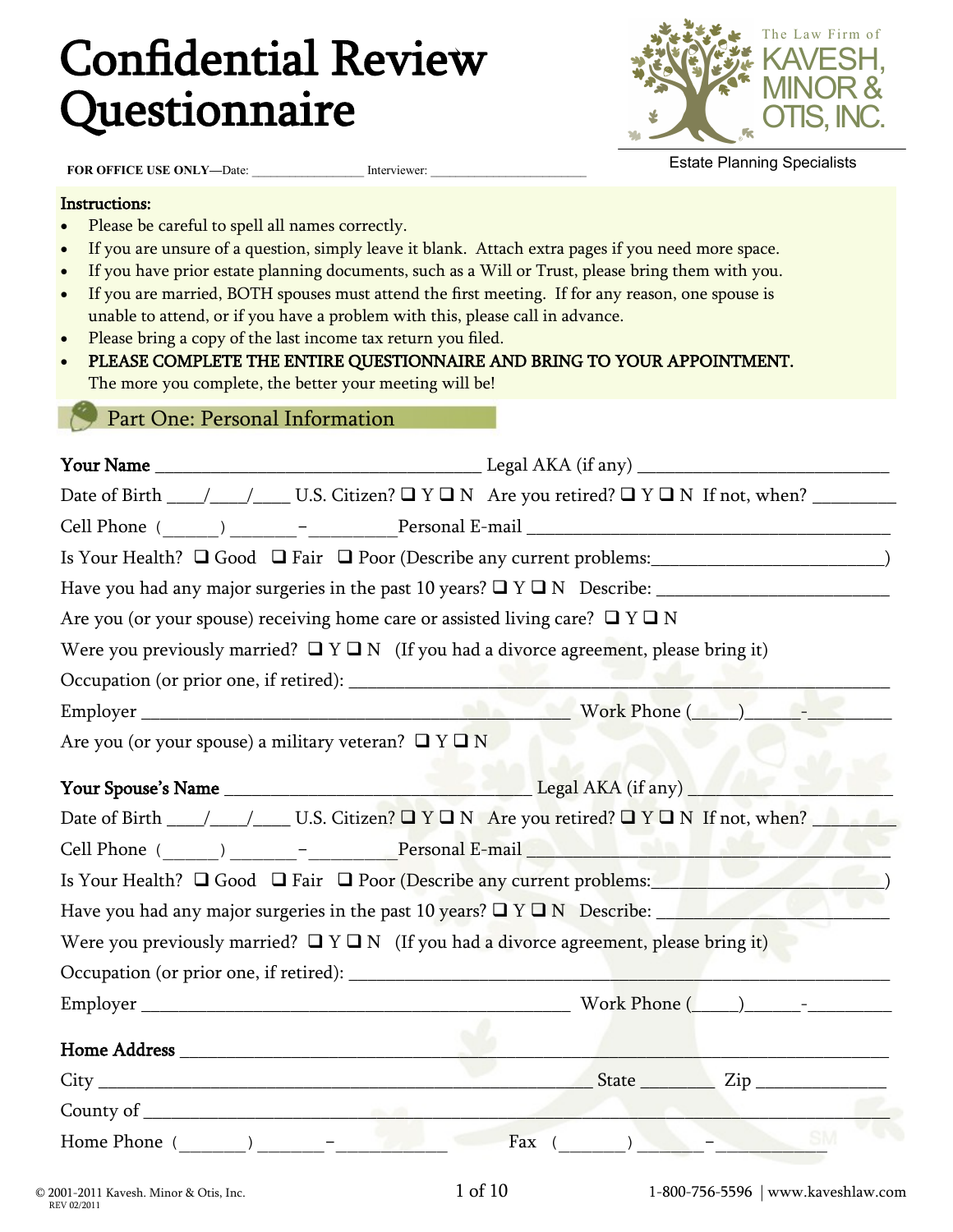Children and Family

K

| <b>Full Name</b>                                                                                       | <b>Sex</b><br>(CIRCLE ONE)                                                                | DOB              | Parent<br>(CIRCLE ONE) | No. of Children |  |  |  |  |
|--------------------------------------------------------------------------------------------------------|-------------------------------------------------------------------------------------------|------------------|------------------------|-----------------|--|--|--|--|
|                                                                                                        |                                                                                           |                  |                        |                 |  |  |  |  |
|                                                                                                        |                                                                                           |                  |                        |                 |  |  |  |  |
|                                                                                                        |                                                                                           |                  |                        |                 |  |  |  |  |
|                                                                                                        | Are you concerned with this child's ability to manage money? $\Box$ Y $\Box$ N            |                  |                        |                 |  |  |  |  |
| Does this child have a Living Trust? $\Box$ Y $\Box$ N If so, was it prepared by us? $\Box$ Y $\Box$ N |                                                                                           |                  |                        |                 |  |  |  |  |
| <b>Full Name</b>                                                                                       | <b>Sex</b>                                                                                | DOB <sub>1</sub> | Parent                 | No. of Children |  |  |  |  |
|                                                                                                        |                                                                                           |                  |                        |                 |  |  |  |  |
|                                                                                                        |                                                                                           |                  |                        |                 |  |  |  |  |
|                                                                                                        |                                                                                           |                  |                        |                 |  |  |  |  |
|                                                                                                        |                                                                                           |                  |                        |                 |  |  |  |  |
| Are you concerned with this child's ability to manage money? $\Box$ Y $\Box$ N                         |                                                                                           |                  |                        |                 |  |  |  |  |
| Does this child have a Living Trust? $\Box$ Y $\Box$ N If so, was it prepared by us? $\Box$ Y $\Box$ N |                                                                                           |                  |                        |                 |  |  |  |  |
|                                                                                                        |                                                                                           |                  | Parent                 |                 |  |  |  |  |
| <b>Full Name</b>                                                                                       |                                                                                           | DOB <sub>1</sub> | (CIRCLE ONE)           | No. of Children |  |  |  |  |
|                                                                                                        | $\begin{array}{c}\n\mathbf{J}\mathbf{c}\mathbf{X} \\ (\mathbf{CIRCLE\,ONE})\n\end{array}$ |                  |                        |                 |  |  |  |  |
|                                                                                                        |                                                                                           |                  |                        |                 |  |  |  |  |
| Home Phone $(\_ \_ \_ \_ \_ \_ \_ \_ \_ \_$                                                            |                                                                                           |                  |                        |                 |  |  |  |  |
|                                                                                                        |                                                                                           |                  |                        |                 |  |  |  |  |
| Are you concerned with this child's ability to manage money? $\Box$ Y $\Box$ N                         |                                                                                           |                  |                        |                 |  |  |  |  |
| Does this child have a Living Trust? $\Box$ Y $\Box$ N If so, was it prepared by us? $\Box$ Y $\Box$ N |                                                                                           |                  |                        |                 |  |  |  |  |
| <b>Full Name</b>                                                                                       |                                                                                           | Sex DOB          | Parent                 | No. of Children |  |  |  |  |
|                                                                                                        |                                                                                           |                  |                        |                 |  |  |  |  |
|                                                                                                        |                                                                                           |                  |                        |                 |  |  |  |  |
|                                                                                                        |                                                                                           |                  |                        |                 |  |  |  |  |
|                                                                                                        |                                                                                           |                  |                        |                 |  |  |  |  |
| Are you concerned with this child's ability to manage money? $\Box$ Y $\Box$ N                         |                                                                                           |                  |                        |                 |  |  |  |  |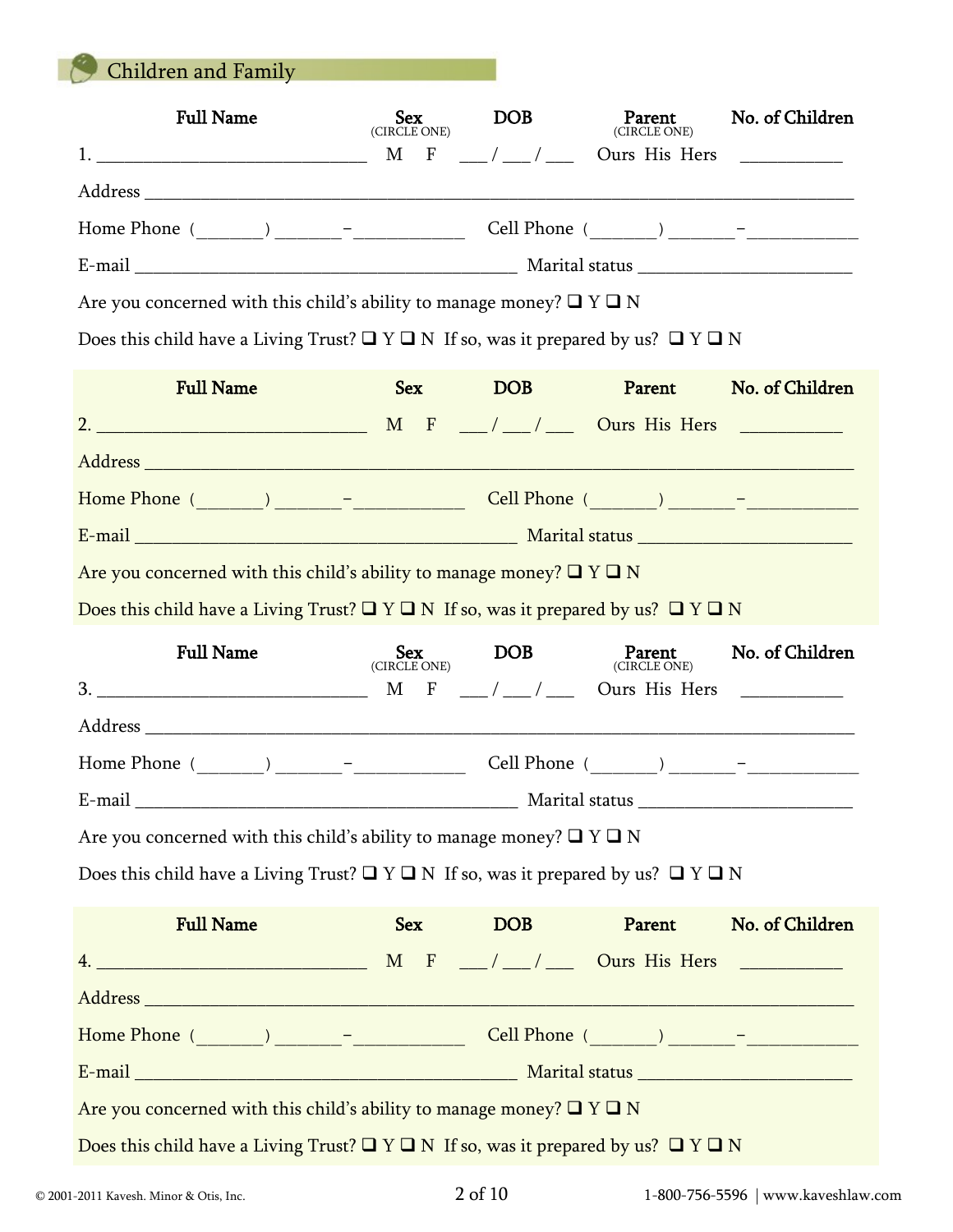Successor Trustees

| <b>Full Name</b>                         | <b>Sex</b><br>(CIRCLE ONE)  | Age        | Relationship                                                                                         |
|------------------------------------------|-----------------------------|------------|------------------------------------------------------------------------------------------------------|
|                                          | $\mathbf M$<br>$\mathbf{F}$ |            |                                                                                                      |
| Address                                  |                             |            |                                                                                                      |
| Home Phone (<br>$\overline{\phantom{m}}$ |                             | Cell Phone | $\qquad \qquad -$                                                                                    |
| E-mail                                   |                             |            | Marital status and the status of the status of the status of the status of the status of the status. |

Does this Trustee have a Living Trust?  $\Box$  <br>Y  $\Box$  <br>N If so, was it prepared by us?  $\Box$  <br>Y  $\Box$  <br>N

| <b>Full Name</b>                                                                                     | <b>Sex</b>          | Age                                                             | Relationship |
|------------------------------------------------------------------------------------------------------|---------------------|-----------------------------------------------------------------|--------------|
| $\overline{\mathbf{2.}}$                                                                             | $\overline{F}$<br>M | <u> 1980 - Johann Barn, mars an t-Amerikaansk kommunister (</u> |              |
|                                                                                                      |                     |                                                                 |              |
|                                                                                                      |                     |                                                                 |              |
|                                                                                                      |                     |                                                                 |              |
| Does this Trustee have a Living Trust? $\Box Y \Box N$ If so, was it prepared by us? $\Box Y \Box N$ |                     |                                                                 |              |

| <b>Full Name</b>                         | Sex<br>(CIRCLE ONE) | Age                                                                                                                   | Relationship                                                                                         |
|------------------------------------------|---------------------|-----------------------------------------------------------------------------------------------------------------------|------------------------------------------------------------------------------------------------------|
| 3.                                       | М<br>$\mathbf{F}$   | <u> 1980 - Jan Sarah Barat, masjid a shekara ta 1980 a shekara ta 1980 a shekara ta 1980 a shekara ta 1980 a shek</u> |                                                                                                      |
|                                          |                     |                                                                                                                       |                                                                                                      |
| Home Phone (<br>$\overline{\phantom{a}}$ |                     | Cell Phone (                                                                                                          | $\qquad \qquad$ ) $\qquad \qquad -$                                                                  |
| E-mail                                   |                     |                                                                                                                       | Marital status and the status of the status of the status of the status of the status of the status. |

Does Trustee child have a Living Trust?  $\Box$  <br>Y  $\Box$  <br>N  $\;$  If so, was it prepared by us?<br> $\; \Box$  <br>Y  $\Box$  <br>N

| <b>Full Name</b>                                                                                                                                                                                                              | <b>Sex</b> | Age                                                                                                                   | Relationship |  |  |
|-------------------------------------------------------------------------------------------------------------------------------------------------------------------------------------------------------------------------------|------------|-----------------------------------------------------------------------------------------------------------------------|--------------|--|--|
|                                                                                                                                                                                                                               | $- F$<br>M | <u> 1989 - Johann Barn, mars ann an t-Amhain an t-Amhain an t-Amhain an t-Amhain an t-Amhain an t-Amhain an t-Amh</u> |              |  |  |
|                                                                                                                                                                                                                               |            |                                                                                                                       |              |  |  |
| Home Phone ( and ) and the phone of the state of the state of the state of the state of the state of the state of the state of the state of the state of the state of the state of the state of the state of the state of the |            |                                                                                                                       |              |  |  |
| E-mail and the contract of the contract of the contract of the contract of the contract of the contract of the                                                                                                                |            |                                                                                                                       |              |  |  |
| Does this Trustee have a Living Trust? $\Box$ Y $\Box$ N If so, was it prepared by us? $\Box$ Y $\Box$ N                                                                                                                      |            |                                                                                                                       |              |  |  |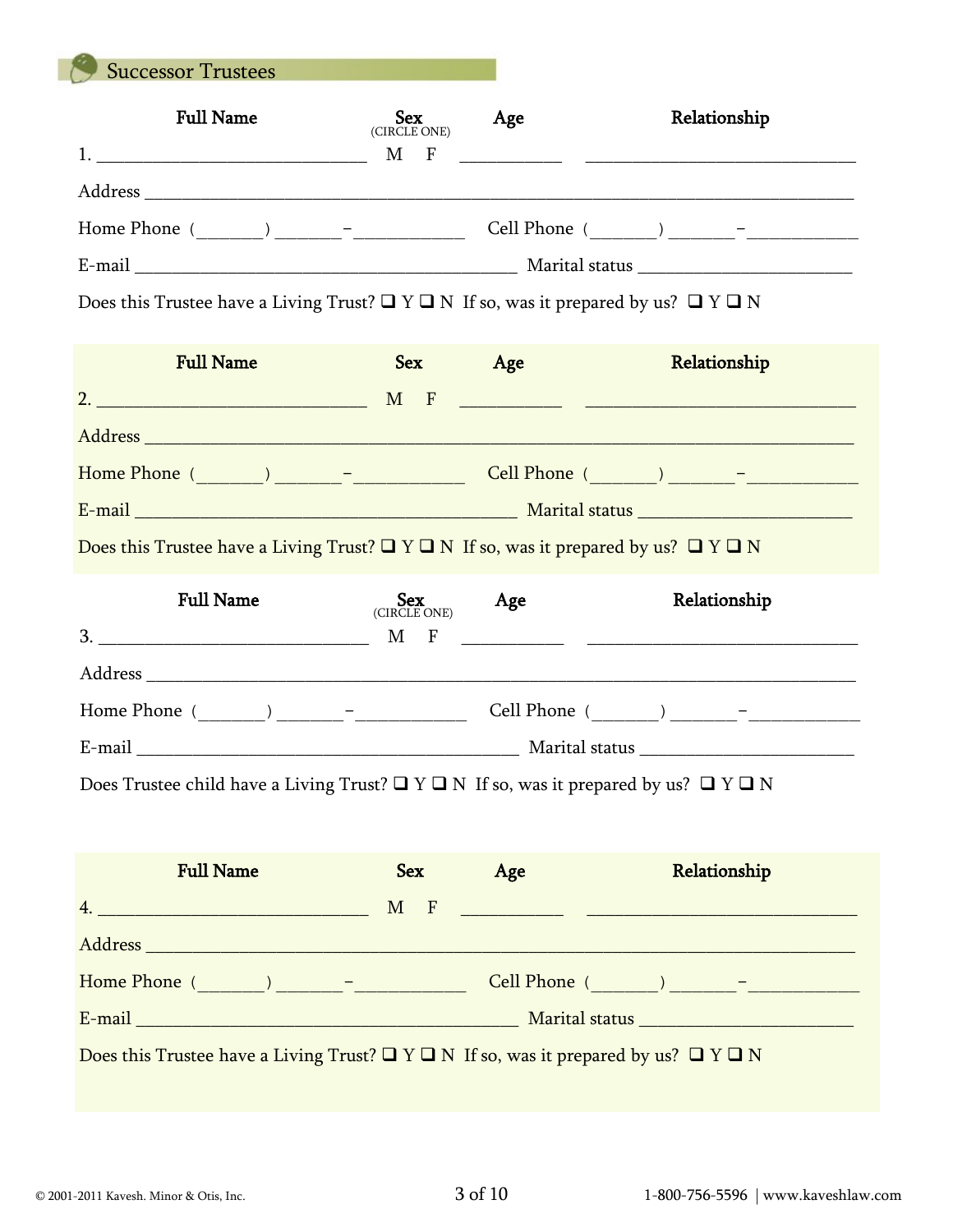| Do all of your children get along? $\Box$ Y $\Box$ N                                                                                                                                                                                                                                                                                                                                                                                                                                                                                                          |                   |  |  |  |  |  |  |
|---------------------------------------------------------------------------------------------------------------------------------------------------------------------------------------------------------------------------------------------------------------------------------------------------------------------------------------------------------------------------------------------------------------------------------------------------------------------------------------------------------------------------------------------------------------|-------------------|--|--|--|--|--|--|
| Do you have any deceased children? $\Box$ Y $\Box$ N                                                                                                                                                                                                                                                                                                                                                                                                                                                                                                          |                   |  |  |  |  |  |  |
| If so, do they have any surviving children and/or grandchildren? $\Box$ Y $\Box$ N                                                                                                                                                                                                                                                                                                                                                                                                                                                                            |                   |  |  |  |  |  |  |
|                                                                                                                                                                                                                                                                                                                                                                                                                                                                                                                                                               |                   |  |  |  |  |  |  |
| Do any of your children have step-children? $\Box$ Y $\Box$ N If so, which child(ren) and how many?                                                                                                                                                                                                                                                                                                                                                                                                                                                           |                   |  |  |  |  |  |  |
| Age of grandchildren: Youngest _____________ Oldest __________                                                                                                                                                                                                                                                                                                                                                                                                                                                                                                |                   |  |  |  |  |  |  |
| Age of great-grandchildren: Youngest ____________ Oldest _________                                                                                                                                                                                                                                                                                                                                                                                                                                                                                            |                   |  |  |  |  |  |  |
| Any children, grandchildren or great-grandchildren that were born out of wedlock? $\Box$ Y $\Box$ N                                                                                                                                                                                                                                                                                                                                                                                                                                                           |                   |  |  |  |  |  |  |
| Do any of your children, grandchildren or great-grandchildren have major medical problems? $\Box$ Y $\Box$ N                                                                                                                                                                                                                                                                                                                                                                                                                                                  |                   |  |  |  |  |  |  |
|                                                                                                                                                                                                                                                                                                                                                                                                                                                                                                                                                               |                   |  |  |  |  |  |  |
| Do you want to exclude anyone from receiving any portion of your estate? $\Box$ Y $\Box$ N                                                                                                                                                                                                                                                                                                                                                                                                                                                                    |                   |  |  |  |  |  |  |
| Do you (or your spouse) have a trust with a previously deceased spouse? $\Box$ Y $\Box$ N                                                                                                                                                                                                                                                                                                                                                                                                                                                                     |                   |  |  |  |  |  |  |
| Have you signed new health care documents after January 1, 1992? $\Box$ Y $\Box$ N $\Box$ I don't know                                                                                                                                                                                                                                                                                                                                                                                                                                                        |                   |  |  |  |  |  |  |
| What is the name, address, e-mail address, and phone number of your CPA or Tax Preparer?__________                                                                                                                                                                                                                                                                                                                                                                                                                                                            |                   |  |  |  |  |  |  |
| What is the name, address, e-mail address and phone number of your Financial Advisor? ______________                                                                                                                                                                                                                                                                                                                                                                                                                                                          |                   |  |  |  |  |  |  |
| What are your goals in creating or upgrading your estate plan? (check all that apply):<br>$\Box$ Avoiding Probate<br>Avoiding Estate Taxes<br>$\Box$ Making sure I'll be taken care of if disabled<br>$\Box$ Making sure my loved ones' inheritance is<br>$\square$ Maximizing my loved ones' inheritance<br>protected from spouses, lawsuits, divorces, etc.<br>□ Making sure my loved ones don't squander it<br>$\square$ Passing on my values as well as my assets<br>I Making sure younger loved ones get a<br>Peace of mind<br>good education and career |                   |  |  |  |  |  |  |
| For Married Couples Only                                                                                                                                                                                                                                                                                                                                                                                                                                                                                                                                      |                   |  |  |  |  |  |  |
| Date of Marriage: Month ________________ Day _______ Year _                                                                                                                                                                                                                                                                                                                                                                                                                                                                                                   |                   |  |  |  |  |  |  |
| Do you and your spouse consider all of your assets community property?                                                                                                                                                                                                                                                                                                                                                                                                                                                                                        | QYQN              |  |  |  |  |  |  |
| Did you or your spouse receive any valuable gifts or inheritances after marriage?                                                                                                                                                                                                                                                                                                                                                                                                                                                                             | QYQN              |  |  |  |  |  |  |
| Would you consider future inheritances as community property?                                                                                                                                                                                                                                                                                                                                                                                                                                                                                                 | QYQN              |  |  |  |  |  |  |
| Did you or your spouse come into your marriage with any substantial assets?                                                                                                                                                                                                                                                                                                                                                                                                                                                                                   | QYQN              |  |  |  |  |  |  |
| Do you have a pre-marital or post-marital agreement? (If yes, please bring it)                                                                                                                                                                                                                                                                                                                                                                                                                                                                                | $\Box$ Y $\Box$ N |  |  |  |  |  |  |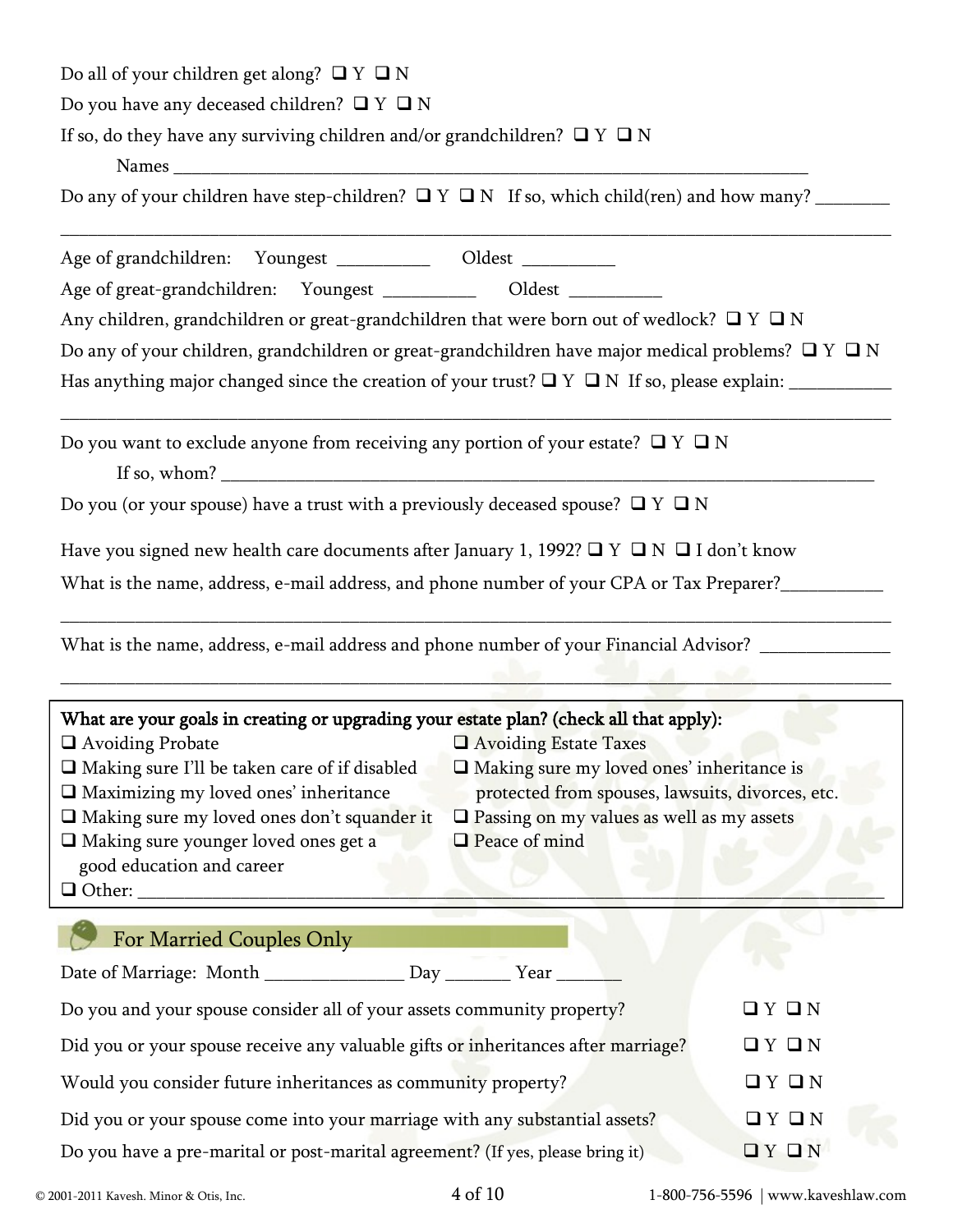## Part Two: Financial Information

#### Instructions:

- Please print. Be as specific as you can with regard to account names.
- Account balances will vary, so please just list the approximate balance of each account.
- Watch for REMINDERS regarding papers we would like you to bring in.

## Banks, Savings & Loans and Credit Unions

These are accounts not in an IRA. Please list IRA and other retirement accounts separately on page 8.

| Name of Institution                                                                                                        | In Trust? | <b>Account Type</b><br>(Checking, Savings, CD) | Approximate<br>Balance |
|----------------------------------------------------------------------------------------------------------------------------|-----------|------------------------------------------------|------------------------|
| $1.$ $\qquad \qquad$                                                                                                       | QYQN      |                                                |                        |
| 2.                                                                                                                         | QYQN      |                                                |                        |
| 3.                                                                                                                         | QYQN      |                                                |                        |
| 4.                                                                                                                         | QYQN      | $\mathbb{S}$                                   |                        |
| 5.<br><u> 1989 - Johann John Harry Harry Harry Harry Harry Harry Harry Harry Harry Harry Harry Harry Harry Harry Harry</u> | QYQN      | $\mathbb{S}$                                   |                        |
| 6.                                                                                                                         | QYQN      | $\mathbb{S}$                                   |                        |
|                                                                                                                            |           |                                                | Total Value: \$        |

Are any of these accounts "POD" (pay on death), "TOD" (transfer on death) or "ITF" (in trust for someone)?

# Stocks or Bonds — Not in a Brokerage Account

These include certificates you actually hold; please list Mutual Funds on page 6.

| Name of Stock | In Trust? | <b>Shares</b><br>(Number of shares) |               | Approximate<br><b>Market Value</b> |
|---------------|-----------|-------------------------------------|---------------|------------------------------------|
| 1.            | IY I N    |                                     | \$            |                                    |
| 2.            | IYIN      |                                     | \$            |                                    |
| 3.            | QYQN      |                                     | \$            |                                    |
| 4.            | QYQN      |                                     | $\mathbf{\$}$ |                                    |
| 5.            | QYQN      |                                     | \$            |                                    |
| 6.            | QYQN      |                                     |               |                                    |
|               |           | Total Value: \$                     |               |                                    |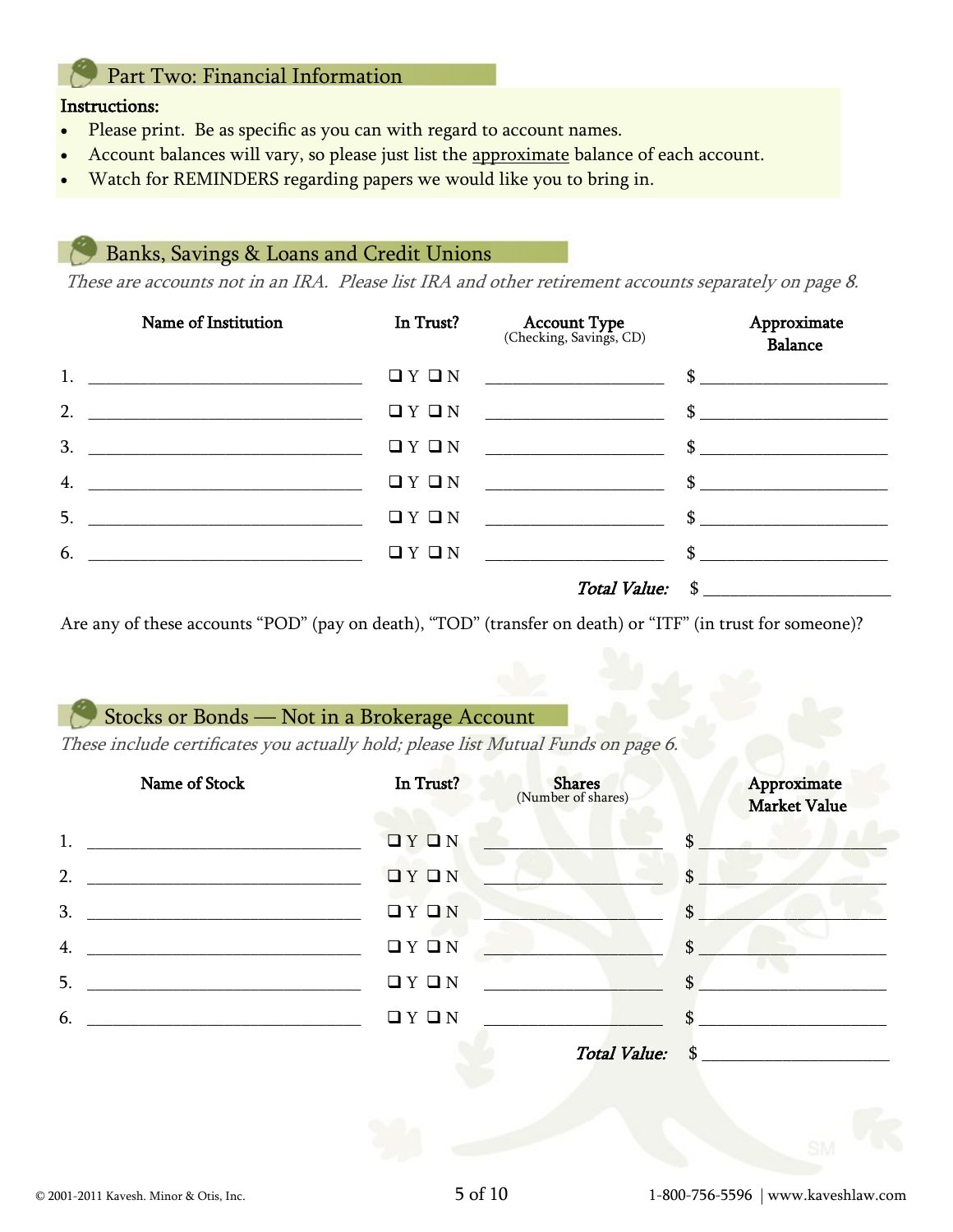# Mutual Funds and/or Brokerage Accounts

Note: These are accounts not in an IRA. Please list IRA and other retirement accounts separately on page 8.

| Name of Firm of Fund/Account  | In Trust? Approx. Market Value                    |
|-------------------------------|---------------------------------------------------|
|                               | $\Box Y \Box N \quad $ \underbrace{\quad \quad }$ |
|                               |                                                   |
|                               |                                                   |
|                               |                                                   |
|                               |                                                   |
| $6.$ $\overline{\phantom{a}}$ | $\Box$ $Y \Box N$ \$                              |
|                               | Total Value: \$                                   |

Are any of these accounts "POD" (pay on death), "TOD" (transfer on death) or "ITF" (in trust for someone)?  $\Box$   $Y \Box N$  If yes, which ones? (insert # above)

Would you be willing to sell any of the above stocks or mutual funds if you could avoid capital gains taxes?  $\Box$  Y  $\Box$  N

Would you like more spendable income from your investments?  $\Box$  Y  $\Box$  N

### Promissory Notes & Trust Deeds Owed to You

(Where someone is paying you on a note)

REMINDER: If secured, please bring the original or a copy of the recorded Trust Deed ("T.D.").

|         | Name of Debtor                                                                                                            | In Trust?         | Secured by T.D.? | Due Date  | Original<br>Amount | <b>Balance</b><br>Due                                            |
|---------|---------------------------------------------------------------------------------------------------------------------------|-------------------|------------------|-----------|--------------------|------------------------------------------------------------------|
| 1.      | <u> 2000 - Jan Alexander de Amerikaanse komme van die Amerikaanse komme van die voorbeeld van die voorbeeld van die v</u> | QYQN              | QYQN             |           | \$                 | $\mathbb{S}$                                                     |
| 2.      | <u> 1980 - Jan Barbara Barbara, manazarta </u>                                                                            | QYQN              | IY I N           |           | \$.                |                                                                  |
| 3.      | <u> 1989 - Johann Barbara, martxa al</u>                                                                                  | QYQN              | IY I N           |           | \$                 |                                                                  |
| 4.      |                                                                                                                           | QYQN              | IY I N           |           | \$                 |                                                                  |
| 5.      |                                                                                                                           | $\Box$ Y $\Box$ N | QYQN             |           | $\mathbf{\$}$      | \$                                                               |
|         |                                                                                                                           |                   |                  |           |                    | Total Value: \$                                                  |
|         | Do any of your children owe you money? $\Box$ Y $\Box$ N                                                                  |                   |                  |           |                    |                                                                  |
| If yes: | Who?                                                                                                                      |                   | \$               | How Much? |                    | Is child's share reduced<br>by amount owed?<br>$\Box Y$ $\Box N$ |
|         |                                                                                                                           |                   | \$               |           |                    | $\Box Y$ $\Box N$                                                |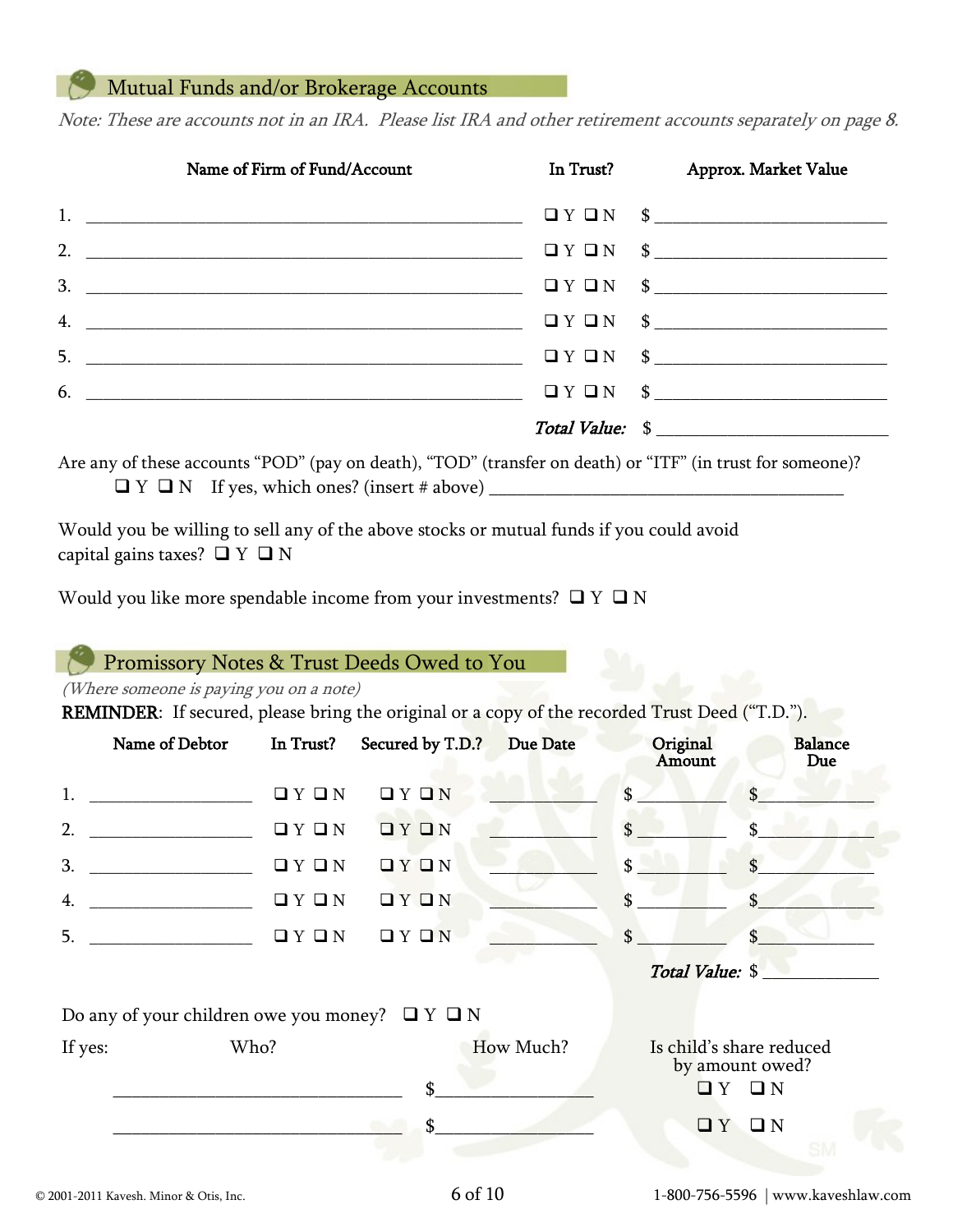Real Estate

Please list all homes, rental properties, other buildings, land and timeshares in which you have an interest. REMINDER: Please bring both the GRANT DEED or a recent PROPERTY TAX BILL for each property.

|                                                                                    | <b>Property Address</b>                                                                                  | In Trust? | Original<br>$\overline{\text{Cost}}$ | Current<br>Value                                                                                                                                                                                                                                                                                                    | Debt or<br>Mortgage | <b>Net Value</b> |  |  |
|------------------------------------------------------------------------------------|----------------------------------------------------------------------------------------------------------|-----------|--------------------------------------|---------------------------------------------------------------------------------------------------------------------------------------------------------------------------------------------------------------------------------------------------------------------------------------------------------------------|---------------------|------------------|--|--|
|                                                                                    | 1. (LIST PRIMARY RESIDENCE HERE) $\Box Y \Box N$                                                         |           |                                      | $\frac{1}{2}$ $\frac{1}{2}$ $\frac{1}{2}$ $\frac{1}{2}$ $\frac{1}{2}$ $\frac{1}{2}$ $\frac{1}{2}$ $\frac{1}{2}$ $\frac{1}{2}$ $\frac{1}{2}$ $\frac{1}{2}$ $\frac{1}{2}$ $\frac{1}{2}$ $\frac{1}{2}$ $\frac{1}{2}$ $\frac{1}{2}$ $\frac{1}{2}$ $\frac{1}{2}$ $\frac{1}{2}$ $\frac{1}{2}$ $\frac{1}{2}$ $\frac{1}{2}$ |                     |                  |  |  |
| 2.                                                                                 |                                                                                                          |           |                                      |                                                                                                                                                                                                                                                                                                                     |                     |                  |  |  |
| 3.                                                                                 | ———————————————— □ Y □ N                                                                                 |           |                                      | $\frac{1}{2}$ $\frac{1}{2}$ $\frac{1}{2}$ $\frac{1}{2}$ $\frac{1}{2}$ $\frac{1}{2}$ $\frac{1}{2}$ $\frac{1}{2}$ $\frac{1}{2}$ $\frac{1}{2}$ $\frac{1}{2}$ $\frac{1}{2}$ $\frac{1}{2}$ $\frac{1}{2}$ $\frac{1}{2}$ $\frac{1}{2}$ $\frac{1}{2}$ $\frac{1}{2}$ $\frac{1}{2}$ $\frac{1}{2}$ $\frac{1}{2}$ $\frac{1}{2}$ |                     |                  |  |  |
| 4.                                                                                 |                                                                                                          |           |                                      | $\frac{1}{2}$ $\frac{1}{2}$ $\frac{1}{2}$ $\frac{1}{2}$ $\frac{1}{2}$ $\frac{1}{2}$ $\frac{1}{2}$ $\frac{1}{2}$ $\frac{1}{2}$ $\frac{1}{2}$ $\frac{1}{2}$ $\frac{1}{2}$ $\frac{1}{2}$ $\frac{1}{2}$ $\frac{1}{2}$ $\frac{1}{2}$ $\frac{1}{2}$ $\frac{1}{2}$ $\frac{1}{2}$ $\frac{1}{2}$ $\frac{1}{2}$ $\frac{1}{2}$ |                     |                  |  |  |
| 5.                                                                                 |                                                                                                          |           |                                      |                                                                                                                                                                                                                                                                                                                     |                     |                  |  |  |
| 6.                                                                                 |                                                                                                          |           |                                      | $\frac{\text{S}}{\text{S}}$ $\frac{\text{S}}{\text{S}}$ $\frac{\text{S}}{\text{S}}$ $\frac{\text{S}}{\text{S}}$ $\frac{\text{S}}{\text{S}}$ $\frac{\text{S}}{\text{S}}$                                                                                                                                             |                     |                  |  |  |
|                                                                                    |                                                                                                          |           | $\sim$                               | $\boldsymbol{\hat{S}}$                                                                                                                                                                                                                                                                                              |                     |                  |  |  |
| 8.                                                                                 |                                                                                                          |           |                                      |                                                                                                                                                                                                                                                                                                                     |                     |                  |  |  |
|                                                                                    | Net annual cash flow on rental real estate: \$<br>(If not sure, please bring copy of recent tax return.) |           |                                      | Total Net Value: \$                                                                                                                                                                                                                                                                                                 |                     |                  |  |  |
|                                                                                    |                                                                                                          |           |                                      |                                                                                                                                                                                                                                                                                                                     |                     | Which #?         |  |  |
| $\Box$ $Y$ $\Box$ $N$<br>Are you planning on selling any of your real estate soon? |                                                                                                          |           |                                      |                                                                                                                                                                                                                                                                                                                     |                     |                  |  |  |
|                                                                                    | Would you consider selling if you could avoid capital gains taxes?                                       |           |                                      |                                                                                                                                                                                                                                                                                                                     | QYQN                |                  |  |  |
|                                                                                    | Are any properties owned with someone other than your spouse?                                            |           |                                      |                                                                                                                                                                                                                                                                                                                     | QYQN                |                  |  |  |
|                                                                                    | Are any properties owned by an entity? (such as a Corp., LLC, FLP)                                       |           |                                      |                                                                                                                                                                                                                                                                                                                     | QYQN                |                  |  |  |
|                                                                                    | Do any of your children (or other relatives) reside on any of your properties?<br>QYQN                   |           |                                      |                                                                                                                                                                                                                                                                                                                     |                     |                  |  |  |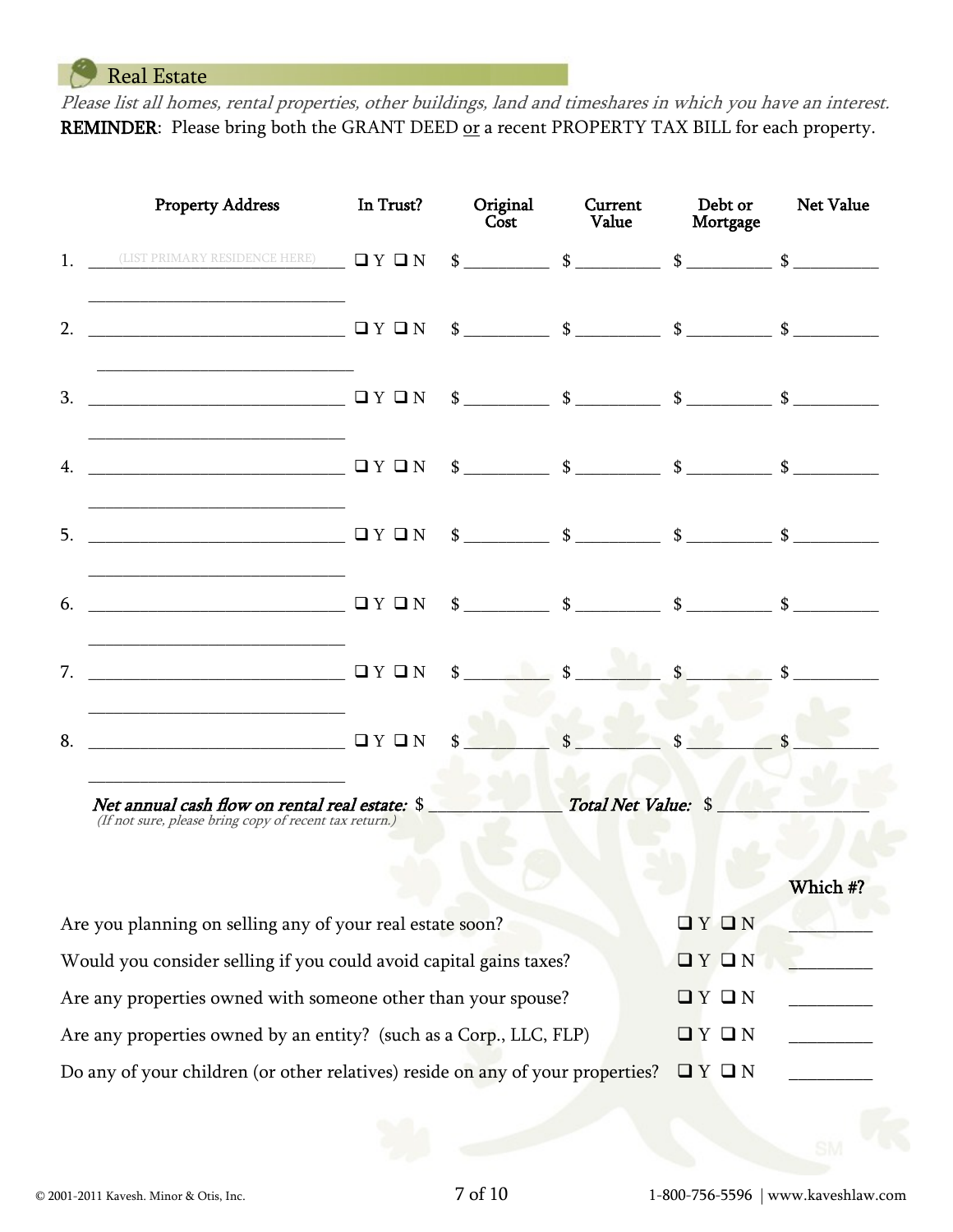# IRA Accounts & Company Retirement Plans (including qualified annuities)

|    | <b>Custodian of Account</b><br>(Bank, Broker, Employer)                                                                   | Type $(IRA, 401K, etc.)$ | Account<br>Owner<br>(Husband or Wife) | Primary<br>Beneficiary | Secondary<br>Beneficiary | Approximate<br>Value |
|----|---------------------------------------------------------------------------------------------------------------------------|--------------------------|---------------------------------------|------------------------|--------------------------|----------------------|
| 1. | <u> 1980 - Jan Jan James, martin de la provincia de la provincia de la provincia de la provincia de la provincia d</u>    |                          | H or W                                |                        |                          |                      |
| 2. | <u> 2000 - Jan James James Jan James James James James James James James James James James James James James James Ja</u> |                          | H or W                                |                        |                          |                      |
| 3. |                                                                                                                           |                          | H or W                                | $\mathbb{S}$           |                          |                      |
| 4. |                                                                                                                           |                          | H or W                                | $\mathbb{S}$           |                          |                      |
| 5. |                                                                                                                           |                          | H or W                                | $\mathbb{S}$           |                          |                      |
|    |                                                                                                                           |                          |                                       |                        | Total Value:             | \$                   |

|  | Are you concerned about your future retirement income? $\Box$ Y $\Box$ N |  |  |
|--|--------------------------------------------------------------------------|--|--|
|--|--------------------------------------------------------------------------|--|--|

|    | Life Insurance    |                 |                        |                          |         |                               |                         |
|----|-------------------|-----------------|------------------------|--------------------------|---------|-------------------------------|-------------------------|
|    | Insured<br>Person | Policy<br>Owner | Primary<br>Beneficiary | Secondary<br>Beneficiary | Company | <b>Cash Value</b><br>(if any) | Death<br><b>Benefit</b> |
| 1. |                   |                 |                        |                          |         | $\mathbf{\$}$                 |                         |
| 2. |                   |                 |                        |                          |         | $\mathbf{s}$                  |                         |
| 3. |                   |                 |                        |                          |         |                               |                         |
| 4. |                   |                 |                        |                          |         | \$                            |                         |
| 5. |                   |                 |                        |                          |         | $\mathbf{\$}$                 |                         |
|    |                   |                 |                        |                          |         | <b>Total Value:</b>           |                         |

| Do you have Long-Term Care Insurance (to cover extended nursing care costs)? $\Box$ Y $\Box$ N |  |
|------------------------------------------------------------------------------------------------|--|
| Do you have parents or other relatives in assisted living? $\Box Y \Box N$                     |  |

|                  | Non-Qualified Annuities (Not a Retirement Plan) |           |                            | (Please list qualified annuities separately above.) |                                                    |  |
|------------------|-------------------------------------------------|-----------|----------------------------|-----------------------------------------------------|----------------------------------------------------|--|
|                  | Name of Insurance<br>Company                    | Owner     | Primary<br>Beneficiary     | Secondary<br><b>Beneficiary</b>                     | <b>Total</b><br>Value                              |  |
| 1.               |                                                 |           |                            |                                                     |                                                    |  |
| $\overline{2}$ . |                                                 |           |                            |                                                     |                                                    |  |
| 3.               |                                                 |           |                            |                                                     |                                                    |  |
|                  |                                                 |           |                            | Total Value:                                        | $\mathbf{\hat{S}}$                                 |  |
|                  | <b>Limited or General Partnerships</b>          |           |                            |                                                     |                                                    |  |
|                  | Name of Partnership                             | In Trust? | <b>Limited or General?</b> | Ownership %                                         | <b>Total Market Value</b>                          |  |
| 1.               | <u> 1990 - Johann Barbara, martin a</u>         | QYQN      |                            |                                                     | $\sim$                                             |  |
| 2.               |                                                 | QYQN      |                            |                                                     | \$                                                 |  |
| 3.               |                                                 | QYQN      |                            |                                                     | $\sim$                                             |  |
|                  | © 2001-2011 Kavesh. Minor & Otis, Inc.          |           | 8 of 10                    | <b>Total Value:</b>                                 | $\mathbf{s}$<br>1-800-756-5596   www.kaveshlaw.com |  |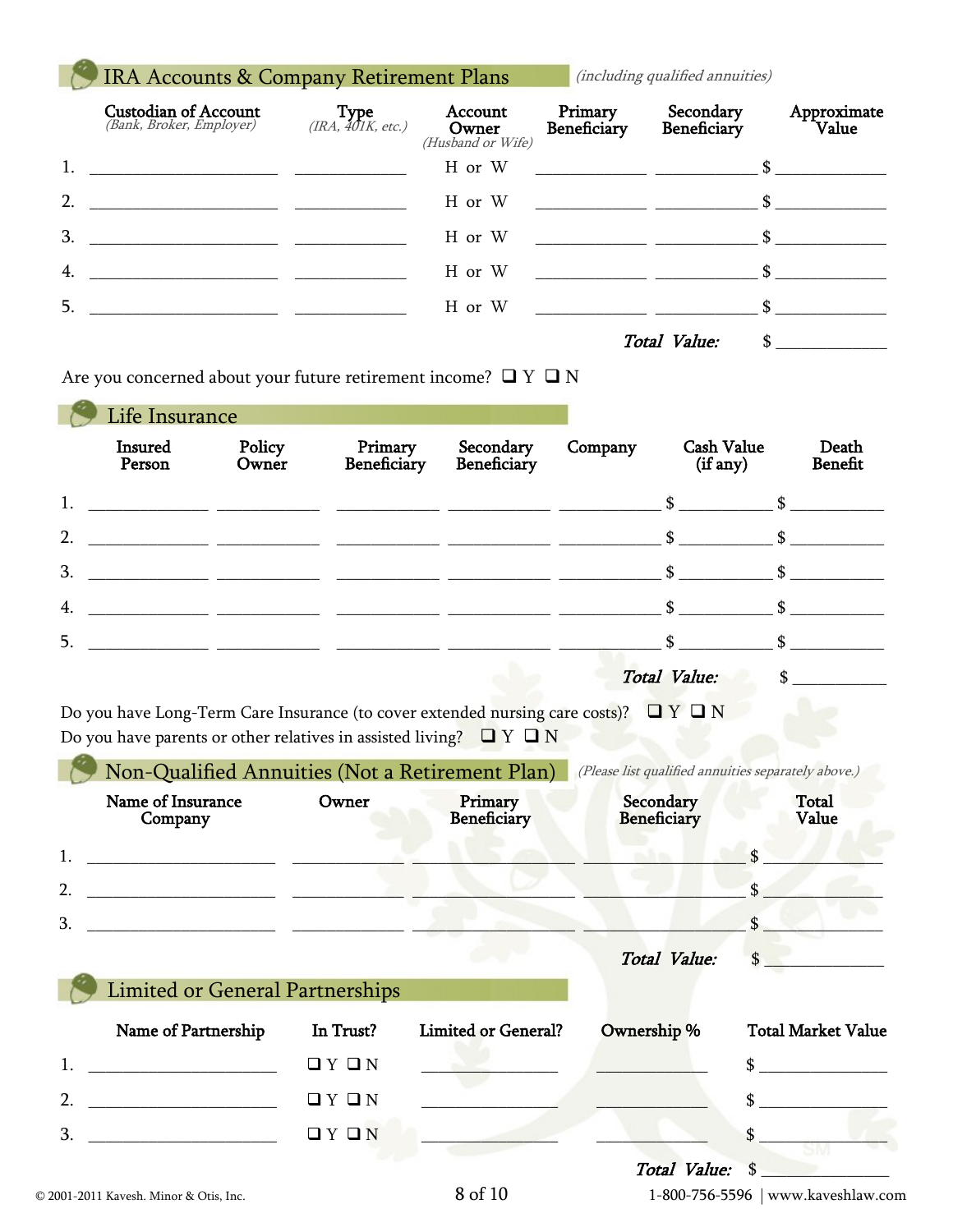| <b>Businesses</b>                                                                                                                                                                                                                                                                                               |           |                         |             |                               |                    |
|-----------------------------------------------------------------------------------------------------------------------------------------------------------------------------------------------------------------------------------------------------------------------------------------------------------------|-----------|-------------------------|-------------|-------------------------------|--------------------|
| <b>Business Name</b>                                                                                                                                                                                                                                                                                            | In Trust? | Is it a<br>Corporation? | Ownership % | <b>Buy-Sell</b><br>Agreement? | <b>Total Value</b> |
| 1. $\sqrt{2}$ $\sqrt{2}$ $\sqrt{2}$ $\sqrt{2}$ $\sqrt{2}$ $\sqrt{2}$ $\sqrt{2}$ $\sqrt{2}$ $\sqrt{2}$ $\sqrt{2}$ $\sqrt{2}$ $\sqrt{2}$ $\sqrt{2}$ $\sqrt{2}$ $\sqrt{2}$ $\sqrt{2}$ $\sqrt{2}$ $\sqrt{2}$ $\sqrt{2}$ $\sqrt{2}$ $\sqrt{2}$ $\sqrt{2}$ $\sqrt{2}$ $\sqrt{2}$ $\sqrt{2}$ $\sqrt{2}$ $\sqrt{2}$ $\$ |           | $\Box$ $Y$ $\Box$ $N$   |             | QYQN                          | $\mathbb{S}$       |
| 2. $\begin{array}{ccc}\n2. & \end{array}$                                                                                                                                                                                                                                                                       |           |                         |             | QYQN                          | $\frac{1}{2}$      |
|                                                                                                                                                                                                                                                                                                                 |           |                         |             | <b>Total Value:</b>           | $\sim$             |
| Anticipating selling your business(es) anytime soon? $\Box$ Y $\Box$ N                                                                                                                                                                                                                                          |           |                         |             |                               |                    |
| <b>Other Assets</b>                                                                                                                                                                                                                                                                                             |           |                         |             |                               |                    |
| Are you expecting any inheritances soon? $\Box$ Y $\Box$ N                                                                                                                                                                                                                                                      |           |                         |             |                               |                    |
|                                                                                                                                                                                                                                                                                                                 |           |                         |             |                               |                    |
| Please list unusually valuable personal items such as art, coins, jewelry, collections, etc.                                                                                                                                                                                                                    |           |                         |             |                               |                    |
|                                                                                                                                                                                                                                                                                                                 |           |                         |             |                               |                    |
| Please list any other assets not mentioned such as stock options, patents, royalties, etc.                                                                                                                                                                                                                      |           |                         |             |                               |                    |
|                                                                                                                                                                                                                                                                                                                 |           |                         |             |                               |                    |
| Miscellaneous Information                                                                                                                                                                                                                                                                                       |           |                         |             |                               |                    |
| What are your favorite hobbies? $\Box$ Antiques $\Box$ Arts/Crafts $\Box$ Coin Collecting $\Box$ Computers                                                                                                                                                                                                      |           |                         |             |                               |                    |
| $\Box$ Cooking $\Box$ Exercise $\Box$ Fishing $\Box$ Gardening $\Box$ Golf $\Box$ Photography $\Box$ Puzzles/Games                                                                                                                                                                                              |           |                         |             |                               |                    |
| $\Box$ Reading $\Box$ Sewing/Knitting $\Box$ Shopping $\Box$ Spectator Sports $\Box$ Tennis $\Box$ Traveling                                                                                                                                                                                                    |           |                         |             |                               |                    |
| $\Box$ Other:                                                                                                                                                                                                                                                                                                   |           |                         |             |                               |                    |
| What are your spouse's favorite hobbies? $\square$ Antiques $\square$ Arts/Crafts $\square$ Coin Collecting $\square$ Computers                                                                                                                                                                                 |           |                         |             |                               |                    |
| □ Cooking □ Exercise □ Fishing □ Gardening □ Golf □ Photography □ Puzzles/Games                                                                                                                                                                                                                                 |           |                         |             |                               |                    |
| □ Reading □ Sewing/Knitting □ Shopping □ Spectator Sports □ Tennis □ Traveling                                                                                                                                                                                                                                  |           |                         |             |                               |                    |
| Other: New York of the Contract of the Contract of the Contract of the Contract of the Contract of the Contract of the Contract of the Contract of the Contract of the Contract of the Contract of the Contract of the Contrac                                                                                  |           |                         |             |                               |                    |
| Do you know of any friends, relatives, neighbors and/or co-workers that may benefit from our services?                                                                                                                                                                                                          |           |                         |             |                               |                    |
| Name and the second contract of the second contract of the second contract of the second contract of the second contract of the second contract of the second contract of the second contract of the second contract of the se                                                                                  |           |                         |             |                               |                    |
|                                                                                                                                                                                                                                                                                                                 |           |                         |             |                               |                    |
| Name                                                                                                                                                                                                                                                                                                            |           |                         |             |                               |                    |
|                                                                                                                                                                                                                                                                                                                 |           |                         |             |                               |                    |
|                                                                                                                                                                                                                                                                                                                 |           |                         |             |                               |                    |
|                                                                                                                                                                                                                                                                                                                 |           |                         |             |                               |                    |
| Are you (or your spouse) a part of any local groups, clubs or organizations? $\Box$ $\Box$ $\Box$ N                                                                                                                                                                                                             |           |                         |             |                               |                    |